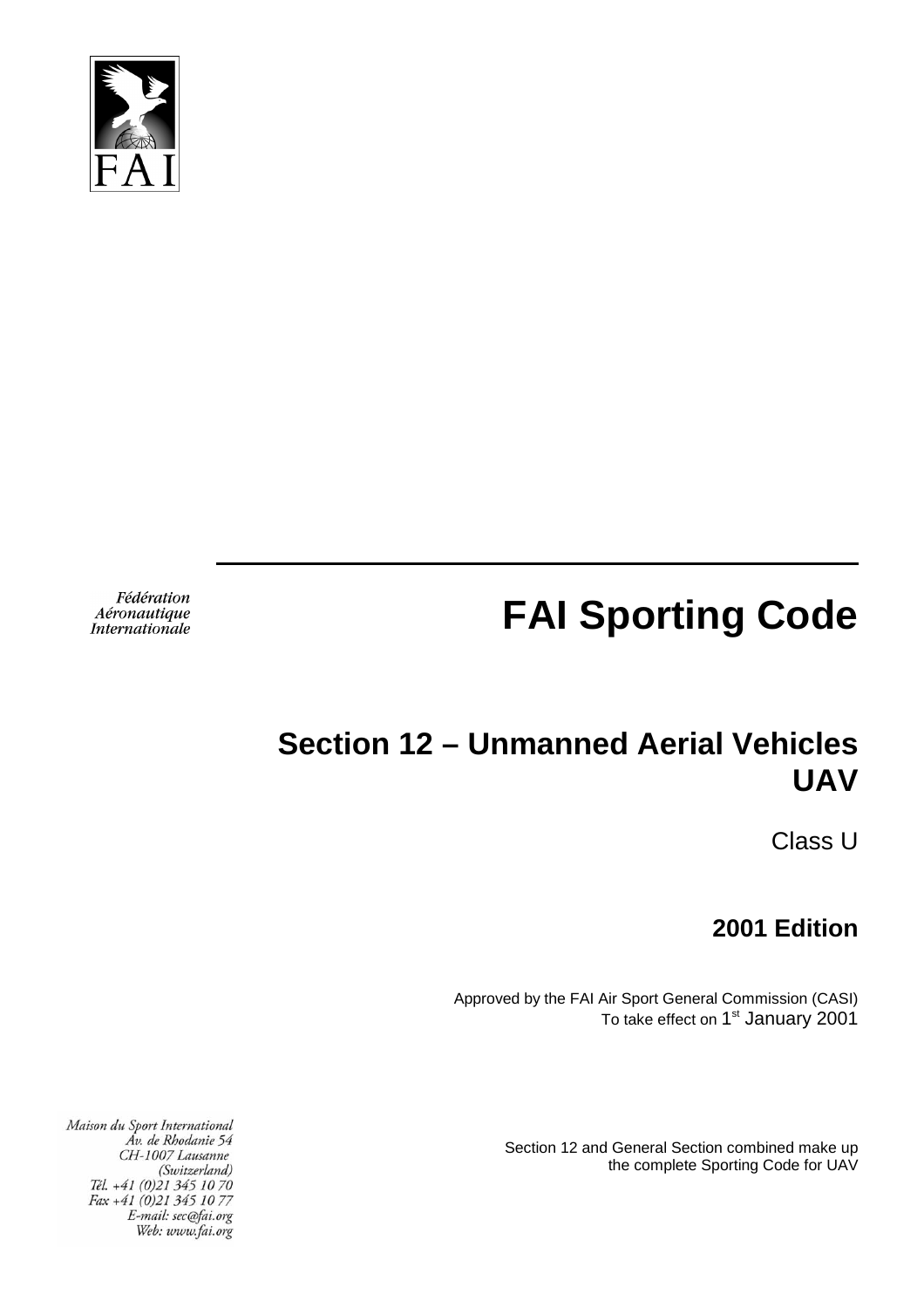#### **FEDERATION AERONAUTIQUE INTERNATIONALE Maison du Sport International, Av. de Rhodanie 54, CH-1007 Lausanne, Switzerland**

Copyright 2001

All rights reserved. Copyright in this document is owned by the Fédération Aéronautique Internationale (FAI). Any person acting on behalf of the FAI or one of its Members is hereby authorized to copy, print, and distribute this document, subject to the following conditions:

- **1. The document may be used for information only and may not be exploited for commercial purposes.**
- **2. Any copy of this document or portion thereof must include this copyright notice.**

Note that any product, process or technology described in the document may be the subject of other Intellectual Property rights reserved by the Fédération Aéronautique Internationale or other entities and is not licensed hereunder.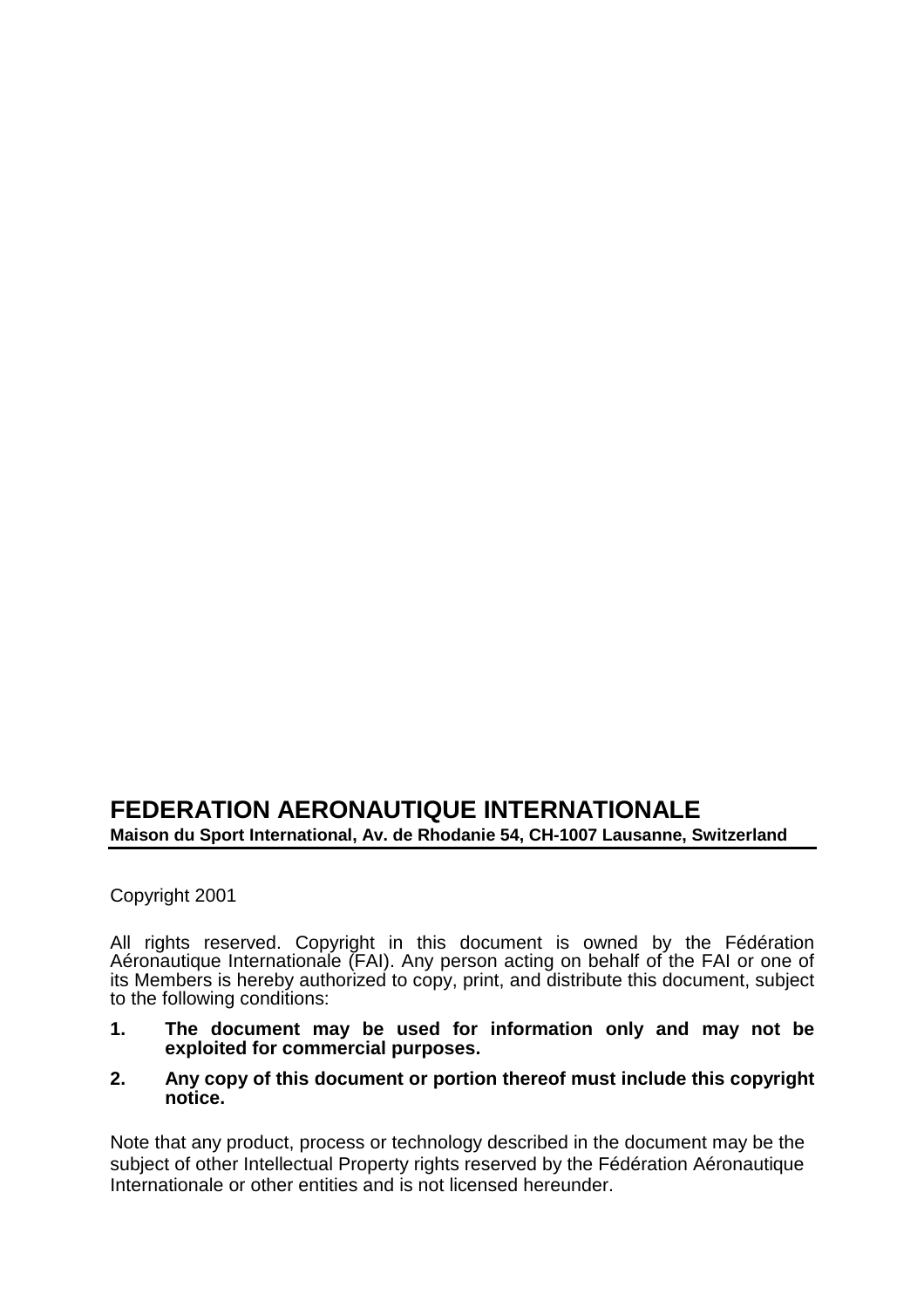#### **RIGHTS TO FAI INTERNATIONAL SPORTING EVENTS**

All international sporting events organised wholly or partly under the rules of the Fédération Aéronautique Internationale (FAI) Sporting Code<sup>1</sup> are termed FAI International Sporting Events<sup>2</sup>. Under the FAI Statutes<sup>3</sup>, FAI owns and controls all rights relating to FAI International Sporting Events. FAI Members<sup>4</sup> shall, within their national territories<sup>5</sup>, enforce FAI ownership of FAI International Sporting Events and require them to be registered in the FAI Sporting Calendar $6$ .

Permission and authority to exploit any rights to any commercial activity at such events, including but not limited to advertising at or for such events, use of the event name or logo for merchandising purposes and use of any sound and/or image, whether recorded electronically or otherwise or transmitted in real time, must be sought by way of prior agreement with FAI. This includes specifically all rights to the use of any material, electronic or other, that forms part of any method or system for judging, scoring, performance evaluation or information utilised in any FAI International Sporting  $Event^7$ .

Each FAI Air Sport Commission<sup>8</sup> is authorised to negotiate prior agreements on behalf of FAI with FAI Members or other entities as appropriate, of the transfer of all or parts of the rights to any FAI International Sporting Event (except World Air Games events<sup>9</sup>) which is organised wholly or partly under the Sporting Code section<sup>10</sup> for which that Commission is responsible<sup>11</sup>. Any such transfer of rights shall be by "Organiser Agreement"<sup>12</sup> as specified in the current FAI Bylaws Chapter 1, para 1.2 "Rules for Transfer of Rights to FAI International Sporting Events".

Any person or legal entity which accepts the responsibility for organising an FAI Sporting Event, whether or not by written agreement, in doing so also accepts the propriatory rights of FAI as stated above. Where no formal transfer of rights has been established, FAI retains all rights to the event. Regardless of any agreement or transfer of rights, FAI shall have, free of charge for its own archival and/or promotional use, full access to any sound and/or visual images of any FAI Sporting Event, and always reserves itself the right to have any and all parts of any event recorded, filmed and/or photographed for such use, without charge.

 $\overline{a}$ 1 FAI Statutes, Chapter 1, para. 1.6

<sup>&</sup>lt;sup>2</sup> FAI Sporting Code, General Section, Chapter 3, para 3.1.3

<sup>&</sup>lt;sup>3</sup> FAI Statutes, Chapter 1, para 1.8.1

<sup>4</sup> FAI Statutes, Chapter 2, para 2.1.1; 2.4.2; 2.5.2 and 2.7.2

<sup>5</sup> FAI Bylaws, Chapter 1, para 1.2.1

<sup>6</sup> FAI Statutes, Chapter 2, para 2.4.2.2.5

<sup>&</sup>lt;sup>7</sup> FAI Bylaws, Chapter 1, para 1.2.3

<sup>&</sup>lt;sup>8</sup> FAI Statutes, Chapter 5, para 5.1.1; 5.5 and 5.6

<sup>&</sup>lt;sup>9</sup> FAI Sporting Code, General Section, Chapter 3, para 3.1.7

<sup>&</sup>lt;sup>10</sup> FAI Sporting Code, General Section, Chapter 1, paras 1.2. and 1.4

<sup>&</sup>lt;sup>11</sup> FAI Statutes, Chapter 5, para 5.6.3

 $12$  FAI Bylaws, Chapter 1, para 1.2.2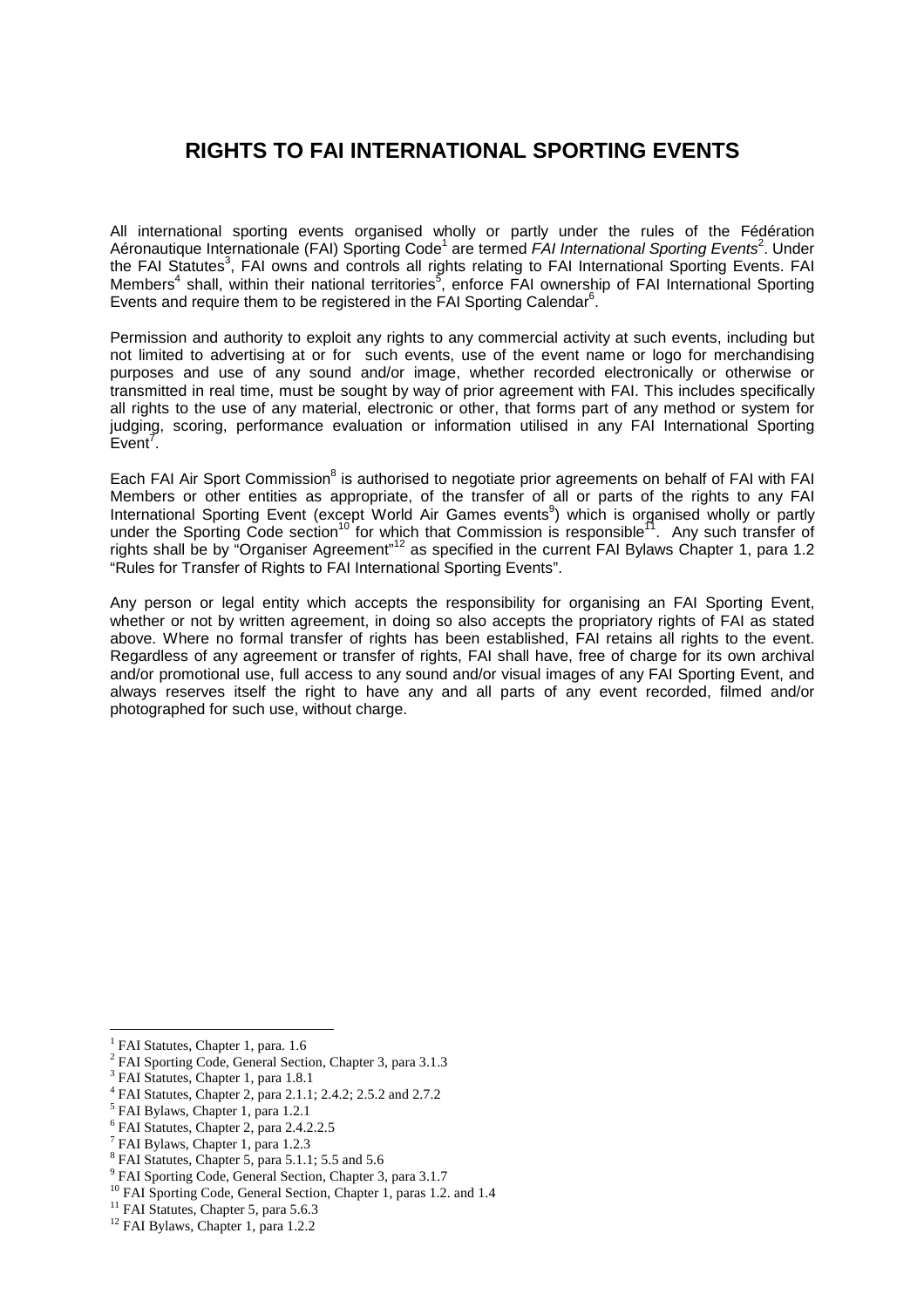# **SECTION 12**

# **2001 EDITION**

#### **AMENDMENT RECORD**

Formal amendments are published by the FAI secretariat, acting for the Commission d'Aéronautique Sportive Internationale (CASI). Within Nations, the National Airsport Control (NAC) organisation is then responsible for distributing amendments to all holders of the Sporting Code Section 12 and for informing Officials, Judges and Official Observers and other interested parties of relevant changes.

When holders of this Sporting Code have incorporated an amendment in the main text, they should insert a copy of the amendment instructions before the page index, so that at a later date, the subjects of the amendment may easily be identified.

| Amend<br>No.            | <b>ACTION</b><br>DATE OF<br>AMENDMENT | AMENDED BY<br>(Signature) | <b>NAME</b> | <b>DATE</b><br>AMENDED |
|-------------------------|---------------------------------------|---------------------------|-------------|------------------------|
| 1                       |                                       |                           |             |                        |
| $\overline{2}$          |                                       |                           |             |                        |
| $\mathfrak{S}$          |                                       |                           |             |                        |
| $\overline{\mathbf{4}}$ |                                       |                           |             |                        |
| 5                       |                                       |                           |             |                        |
| $\,6$                   |                                       |                           |             |                        |
| $\overline{7}$          |                                       |                           |             |                        |
| 8                       |                                       |                           |             |                        |
| $\boldsymbol{9}$        |                                       |                           |             |                        |
| 10                      |                                       |                           |             |                        |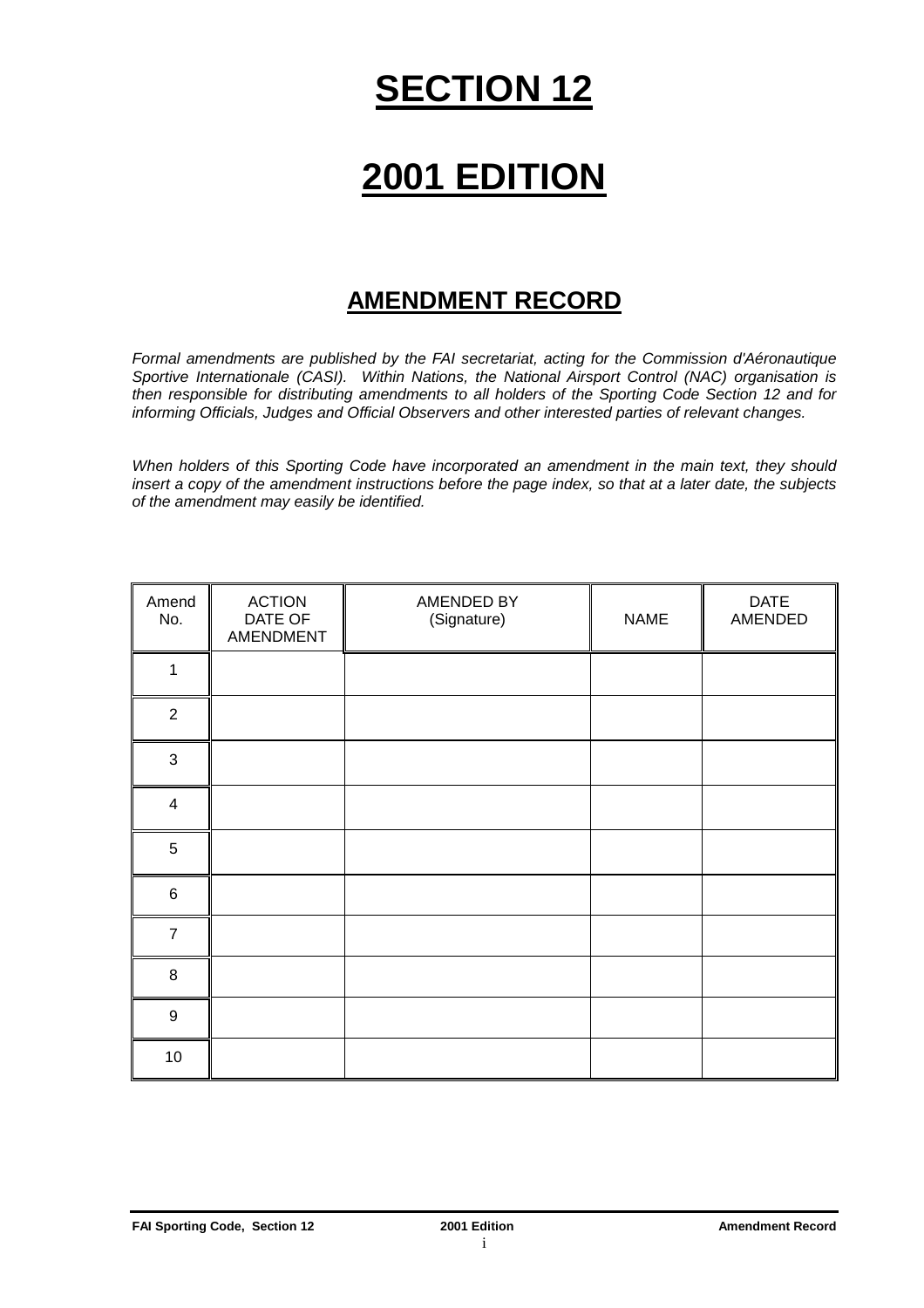# **TABLE OF CONTENTS**

| Page |
|------|
|      |
|      |
|      |
|      |
|      |
|      |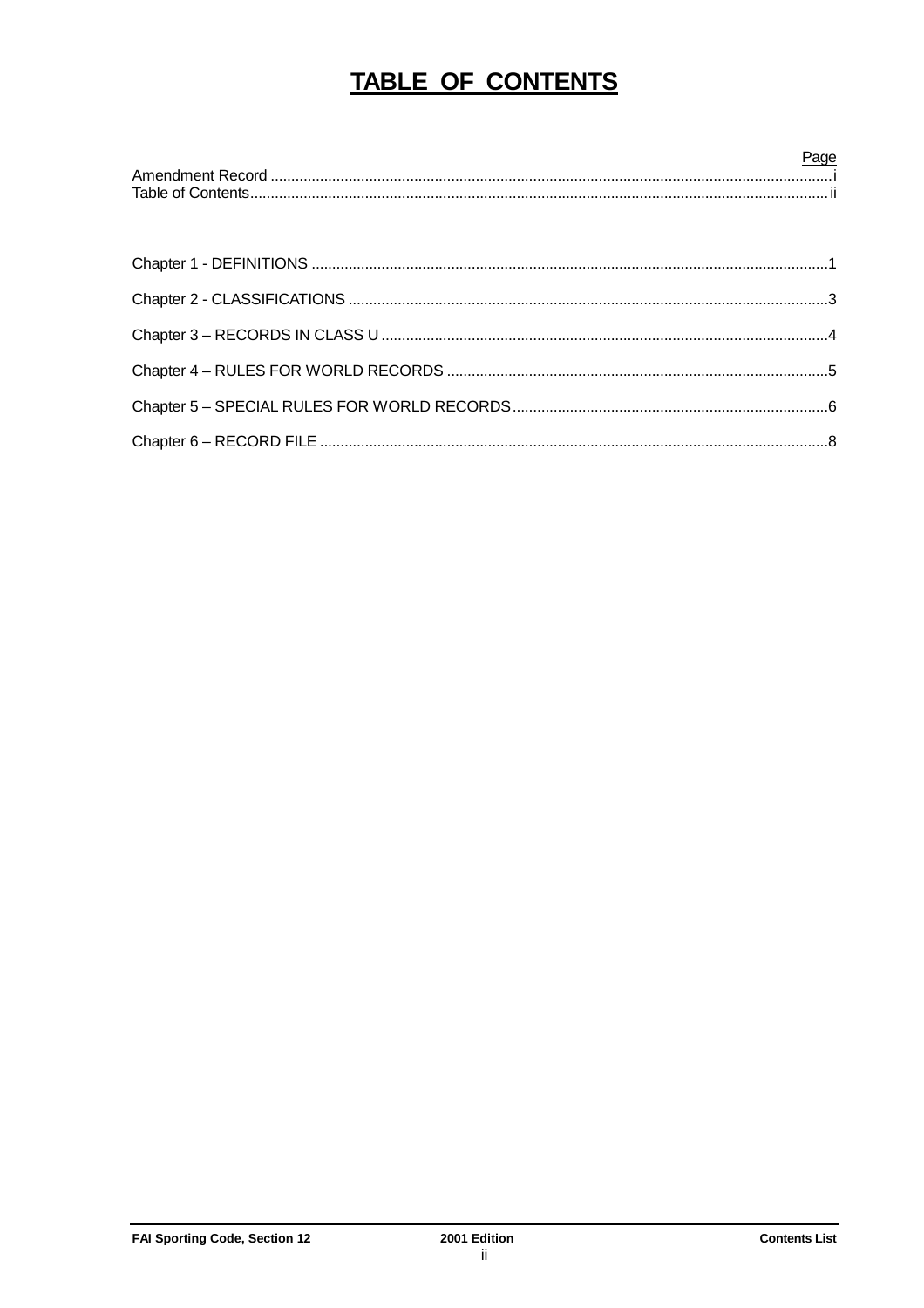# **DEFINITIONS**

| $1.1$   | <b>General Definition</b>                                                                                                                                                                                                                                             |
|---------|-----------------------------------------------------------------------------------------------------------------------------------------------------------------------------------------------------------------------------------------------------------------------|
| 1.1.1   | Unmanned Aerial Vehicle (UAV) - an aerodyne with a means of propulsion, that does<br>not carry a human, which is designed for scientific research, commercial, governmental,<br>or military purposes.                                                                 |
| 1.1.1.1 | A UAV is remotely controlled by a person or persons, or autonomously controlled by a<br>hardware system and/or software system onboard the UAV, or both.                                                                                                              |
| $1.2$   | <b>Flight Definitions</b>                                                                                                                                                                                                                                             |
| 1.2.1   | Flight: An event that starts at takeoff and ends with a landing of a UAV.                                                                                                                                                                                             |
| 1.2.2   | Flight Performance: The achievement attained during free flight, the evidence for which<br>is put forward to an NAC or FAI for validation.                                                                                                                            |
| 1.2.3   | Free Flight: That part of a flight in which a UAV is not towed, carried, or assisted by<br>another aircraft or separate external or jettisonable power source.                                                                                                        |
| 1.2.4   | Uncompleted Flight: A flight is deemed uncompleted if any of the following occurs:                                                                                                                                                                                    |
| 1.2.4.1 | a) The UAV's Flight Termination System (FTS) is activated before the UAV reaches the<br>finish point;                                                                                                                                                                 |
| 1.2.4.2 | b) any part of the UAV or its equipment is shed or jettisoned after reaching the start<br>point and before reaching the finish point;                                                                                                                                 |
| 1.2.4.3 | c) an accident occurs during the flight resulting in any damage which renders the UAV<br>incapable of subsequent flights.                                                                                                                                             |
|         |                                                                                                                                                                                                                                                                       |
| $1.3$   | <b>Types of Flights</b>                                                                                                                                                                                                                                               |
| 1.3.1   | Distance - A flight performance measured for distance over a course.                                                                                                                                                                                                  |
| 1.3.2   | Speed - A fight performance timed and calculated for speed over the distance of a<br>course.                                                                                                                                                                          |
| 1.3.3   | Goal - A flight performance over a course declared in writing before takeoff. A goal flight<br>may also be a Distance or a Speed flight, but a Distance or a Speed flight need not<br>necessarily be a Goal flight.                                                   |
| 1.3.4   | Duration - A flight performance timed either from a start point to a finish point, or within a<br>control area.                                                                                                                                                       |
| 1.3.5   | Altitude - A flight performance for vertical distance achieved (from mean sea level).                                                                                                                                                                                 |
| 1.4     | <b>Course Definitions</b>                                                                                                                                                                                                                                             |
| 1.4.1   | Course - the distance between a start point and a finish point via any turn points or<br>control points. Distance is the shortest distance on the Earth's surface between the two<br>points concerned, measured in accordance with General Section paragraph 7.3.1.1. |
| 1.4.2   | Closed Circuit Course - a course in which the start and finish points are at the same<br>place.                                                                                                                                                                       |
| 1.4.3   | Out and Return Course - A closed circuit flight performance to a single turn point.                                                                                                                                                                                   |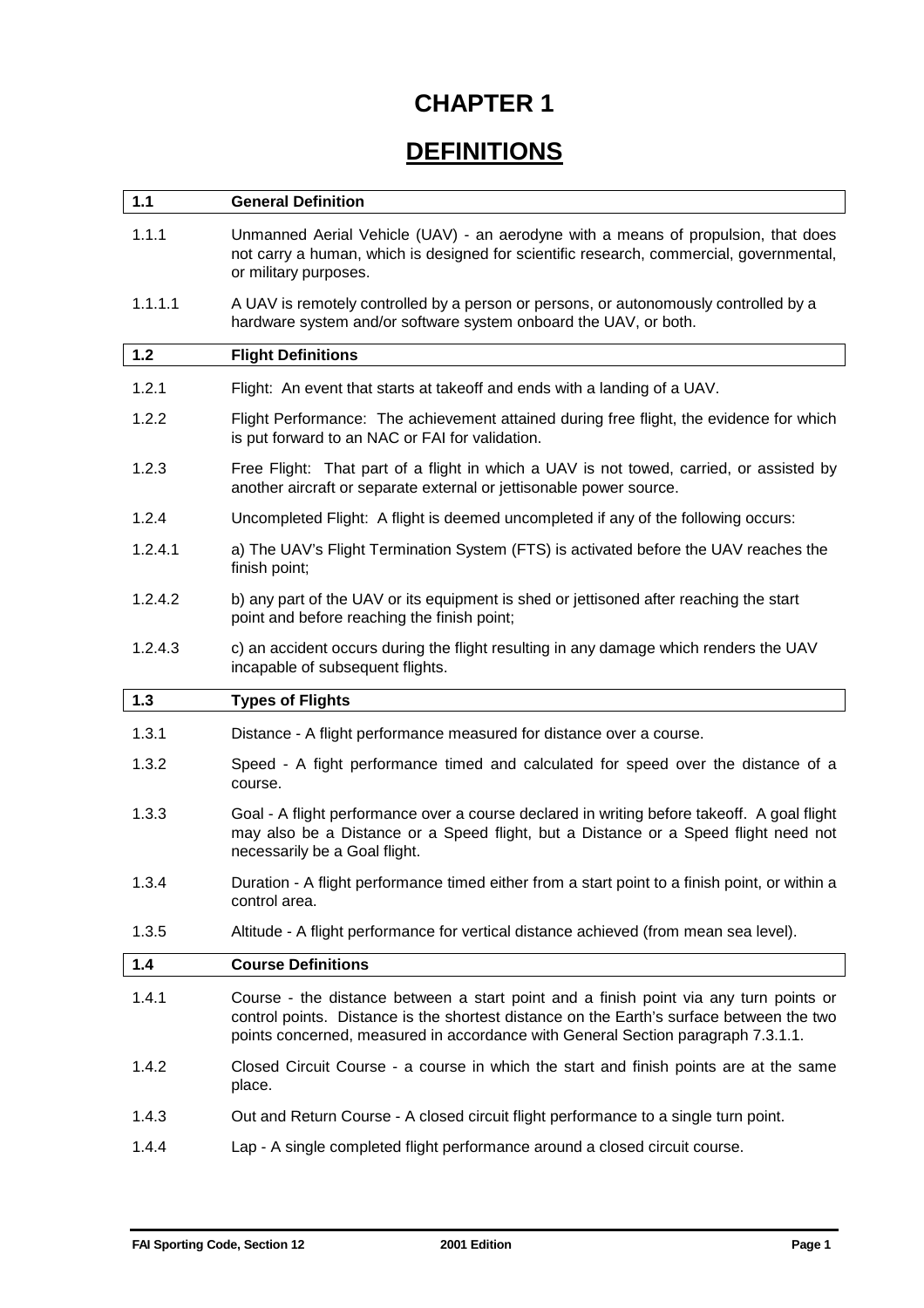| 1.5   | <b>Start of Flight</b>                                                                                                                                                                                                                                                                                                                                                            |
|-------|-----------------------------------------------------------------------------------------------------------------------------------------------------------------------------------------------------------------------------------------------------------------------------------------------------------------------------------------------------------------------------------|
| 1.5.1 | Start Point - The start of the flight performance for measurement purposes. Depending<br>on the activity and type of flight concerned, the start point may be the takeoff point, the<br>crossing of a start line, or the point of release.                                                                                                                                        |
| 1.5.2 | Start Line - A gateway of a designated width and height, the base being specified on the<br>surface of the Earth and being approximately at right angles to the first leg of the course.                                                                                                                                                                                          |
| 1.5.3 | Takeoff Point - The precise point at which all parts of a vehicle cease to be in contact<br>with or connected to the ground or water.                                                                                                                                                                                                                                             |
| 1.5.4 | Point of Release - The point vertically below a vehicle when it releases from a tow or<br>another vehicle.                                                                                                                                                                                                                                                                        |
| 1.6   | <b>Turn and Control Points and Control Area</b>                                                                                                                                                                                                                                                                                                                                   |
| 1.6.1 | Turnpoint - a clearly defined feature on the surface which is precisely specified before<br>takeoff.                                                                                                                                                                                                                                                                              |
| 1.6.2 | Rounding the Turnpoint - A turn point is rounded when the entire UAV is observed to<br>pass outside the vertical projection of the center of the turn point feature or pylon or<br>when the entire UAV is proved to have entered a designated sector outside the angle<br>made by the adjacent legs of the course.                                                                |
| 1.6.3 | Control Point - a point that a UAV is required to overfly or to land at during the flight<br>along a course.                                                                                                                                                                                                                                                                      |
| 1.6.4 | Control Area - a designated area in which a UAV remains for a duration flight.                                                                                                                                                                                                                                                                                                    |
| 1.6.5 | Designated Sequence - The order in which the turn or control points shall be flown.                                                                                                                                                                                                                                                                                               |
| 1.7   | <b>Finish of a Flight</b>                                                                                                                                                                                                                                                                                                                                                         |
|       |                                                                                                                                                                                                                                                                                                                                                                                   |
| 1.7.1 | Finish Point - The end of a flight performance for measurement purposes. Depending<br>on the activity and type of flight concerned, the finish point may be the landing point or<br>the crossing of a finish line.                                                                                                                                                                |
| 1.7.2 | Finish Line - A gateway of a designated width and height, the base being specified on<br>the surface of the Earth and being approximately at right angles to the last leg of the<br>course.                                                                                                                                                                                       |
| 1.7.3 | Landing Point - The precise point at which any part of a vehicle first touches the ground<br>or water.                                                                                                                                                                                                                                                                            |
| 1.8   | <b>Other Definitions</b>                                                                                                                                                                                                                                                                                                                                                          |
| 1.8.1 | Autonomous Control - Control of a UAV's attitude, altitude, airspeed, flight path, and<br>navigation by means of a vehicle management system. The vehicle management<br>system may be on-board or off-board. Mission management functions may be<br>exercised by a human being acting as mission director by means of a communications<br>link from a remote UAV control station. |
| 1.8.2 | Flight Termination System - A controllable parachute or automatic preprogrammed<br>course of action used to terminate the flight.                                                                                                                                                                                                                                                 |
| 1.8.3 | Operator in Command - The individual or organization responsible for the function and<br>safety of the UAV in flight.                                                                                                                                                                                                                                                             |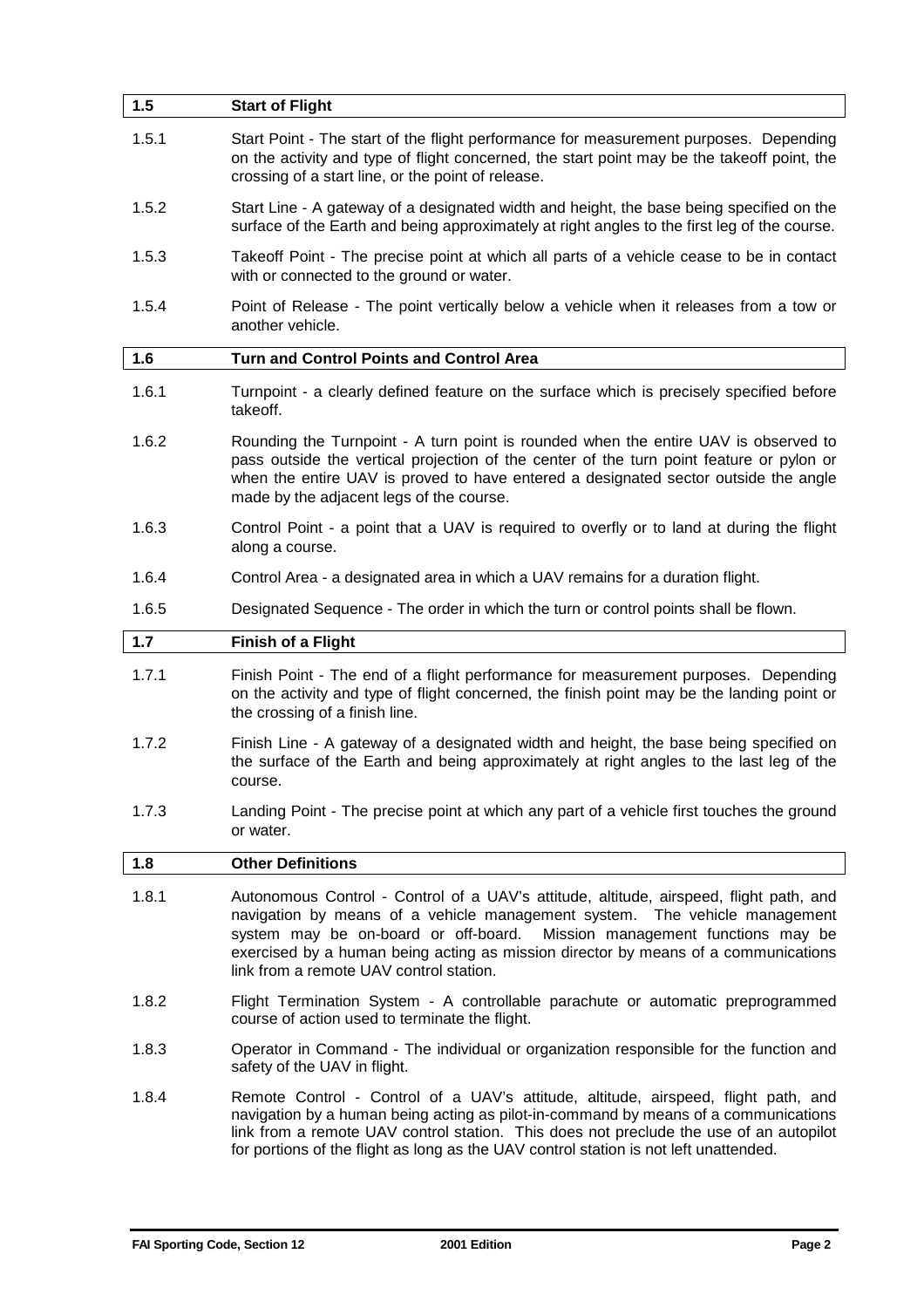## **CLASSIFICATIONS**

| 2.1        | <b>Class U: Unmanned Aerial Vehicle (UAV)</b>                                                                                                                                                                                                                                                                                                     |  |
|------------|---------------------------------------------------------------------------------------------------------------------------------------------------------------------------------------------------------------------------------------------------------------------------------------------------------------------------------------------------|--|
| 2.1.1      | UAVs are classified according to method of control, weight, and type of propulsion as<br>follows:                                                                                                                                                                                                                                                 |  |
| 2.1.1.1    | <b>Control Classifications:</b>                                                                                                                                                                                                                                                                                                                   |  |
| 2.1.1.1.1  | U-1: Remotely controlled UAV                                                                                                                                                                                                                                                                                                                      |  |
| 2.1.1.1.2  | U-2: Autonomously controlled UAV                                                                                                                                                                                                                                                                                                                  |  |
| 2.1.1.1.3  | When an Unmanned Aerial Vehicle is equipped with both methods of control, it will be<br>classified by the control method used during the flight from the start point to the finish<br>point. If the UAV is remotely controlled at any time from the start point to the finish point,<br>it will be classified as a remotely controlled UAV (U-1). |  |
| 2.1.1.2    | <b>Weight Classifications:</b>                                                                                                                                                                                                                                                                                                                    |  |
| 2.1.1.2.1  | U-1.a and U-2.a Weight<br>less than 5 kg                                                                                                                                                                                                                                                                                                          |  |
| 2.1.1.2.2  | U-1.b and U-2.b Weight<br>5 kg to less than 50 kg                                                                                                                                                                                                                                                                                                 |  |
| 2.1.1.2.3  | U-1.c and U-2.c Weight<br>50 kg to less than 500 kg                                                                                                                                                                                                                                                                                               |  |
| 2.1.1.2.4  | U-1.d and U-2.d Weight<br>500 kg to less than 2 500 kg                                                                                                                                                                                                                                                                                            |  |
| 2.1.1.2.5  | U-1.e and U-2.e Weight<br>2 500 kg to less than 5 000 kg                                                                                                                                                                                                                                                                                          |  |
| 2.1.1.2.6  | $U-1.f$ and $U-2.f$<br>Weight<br>5 000 kg to less than 10 000 kg                                                                                                                                                                                                                                                                                  |  |
| 2.1.1.2.7  | U-1.g and U-2.g Weight<br>10 000 kg to less than 20 000 kg                                                                                                                                                                                                                                                                                        |  |
| 2.1.1.2.8  | U-1.h and U-2.h Weight<br>20 000 kg to less than 40 000 kg                                                                                                                                                                                                                                                                                        |  |
| 2.1.1.2.9  | U-1.i and U-2.i<br>Weight<br>40 000 kg or greater                                                                                                                                                                                                                                                                                                 |  |
| 2.1.1.2.10 | The weight of the UAV at takeoff will be used to determine its weight classification.                                                                                                                                                                                                                                                             |  |
| 2.1.1.3    | Propulsion Classifications:                                                                                                                                                                                                                                                                                                                       |  |
| 2.1.1.3.1  | Group 1: Internal combustion and Jet                                                                                                                                                                                                                                                                                                              |  |
| 2.1.1.3.2  | Group 2: Electric                                                                                                                                                                                                                                                                                                                                 |  |
| 2.1.1.3.3  | Group 3: Rocket                                                                                                                                                                                                                                                                                                                                   |  |
| 2.1.1.3.4  | When an Unmanned Aerial Vehicle has mixed propulsion, it will be classified in the<br>group providing more than 50% of the propulsion (in terms of power) from the start point                                                                                                                                                                    |  |

to the finish point.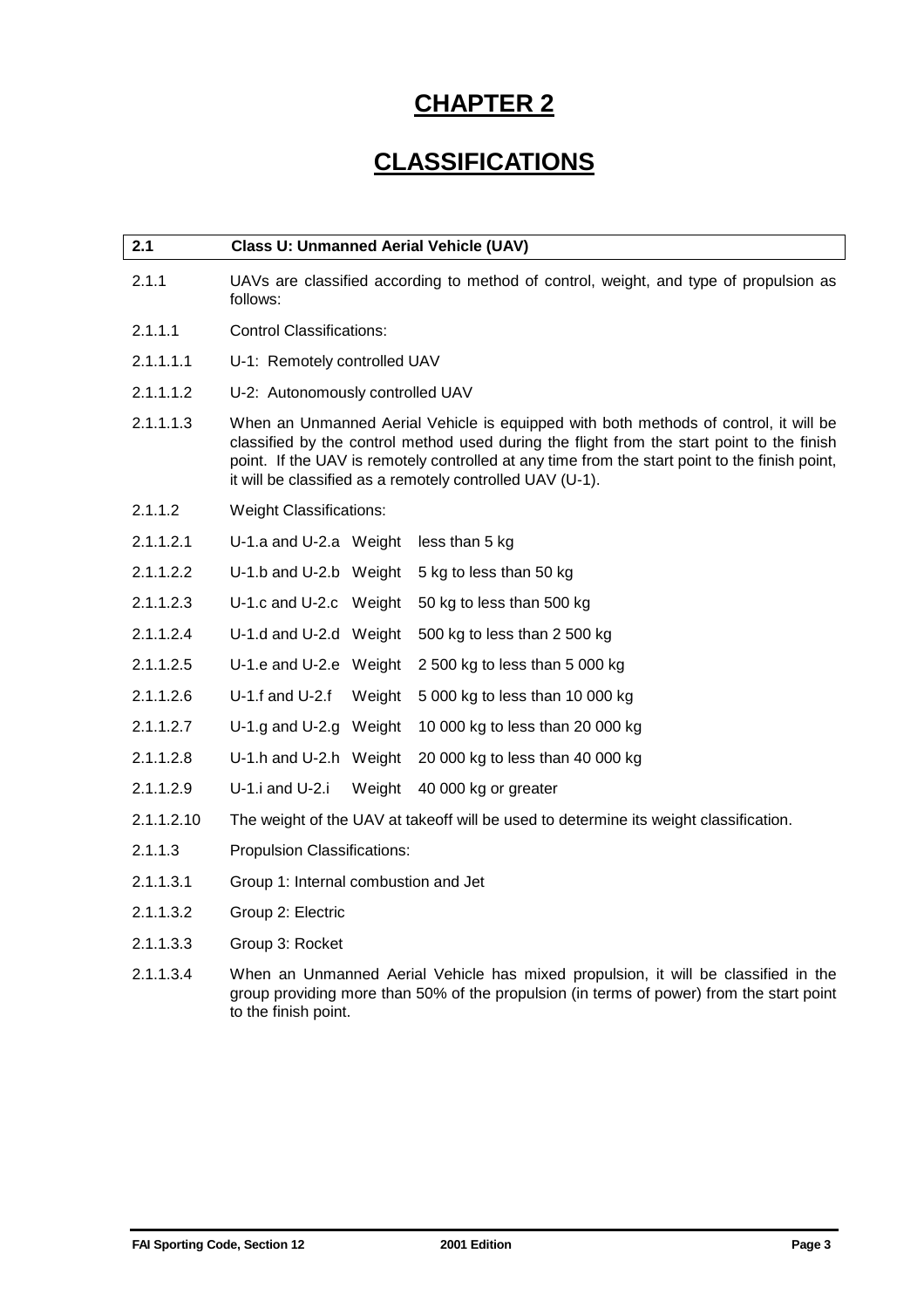## **RECORDS IN CLASS U**

| 3.1       | <b>Available Records</b>                                                                                                                                                     |
|-----------|------------------------------------------------------------------------------------------------------------------------------------------------------------------------------|
| 3.1.1     | Records are available in Class U for distance, speed, duration, and altitude as follows:                                                                                     |
| 3.1.1.1   | <b>Distance Records:</b>                                                                                                                                                     |
| 3.1.1.1.1 | Distance in a Straight Line                                                                                                                                                  |
| 3.1.1.1.2 | Distance Over an Out and Return Course                                                                                                                                       |
| 3.1.1.2   | Speed Records:                                                                                                                                                               |
| 3.1.1.2.1 | Speed Over a Straight Course of 15 to 25 Kilometers                                                                                                                          |
| 3.1.1.2.2 | Speed Over an Out and Return Course of 100 Kilometers                                                                                                                        |
| 3.1.1.2.3 | Speed Over an Out and Return Course of 200 Kilometers                                                                                                                        |
| 3.1.1.2.4 | Speed Over an Out and Return Course of 500 Kilometers                                                                                                                        |
| 3.1.1.2.5 | Speed Over an Out and Return Course of 1 000 Kilometers                                                                                                                      |
| 3.1.1.2.6 | Speed Over an Out and Return Course of 2000 Kilometers                                                                                                                       |
| 3.1.1.2.7 | Speed Over an Out and Return Course of 5 000 Kilometers                                                                                                                      |
| 3.1.1.2.8 | Speed Over an Out and Return Course of 10 000 Kilometers                                                                                                                     |
| 3.1.1.3   | <b>Duration Records:</b>                                                                                                                                                     |
| 3.1.1.3.1 | Duration                                                                                                                                                                     |
| 3.1.1.3.2 | Duration Beyond a Distance of 50 Kilometers                                                                                                                                  |
| 3.1.1.3.3 | Duration Beyond a Distance of 100 Kilometers                                                                                                                                 |
| 3.1.1.3.4 | Duration Beyond a Distance of 200 Kilometers                                                                                                                                 |
| 3.1.1.3.5 | Duration Beyond a Distance of 500 Kilometers                                                                                                                                 |
| 3.1.1.3.6 | Duration Beyond a Distance of 1 000 Kilometers                                                                                                                               |
| 3.1.1.3.7 | Duration Beyond a Distance of 2000 Kilometers                                                                                                                                |
| 3.1.1.3.8 | Duration Beyond a Distance of 5 000 Kilometers                                                                                                                               |
| 3.1.1.4   | Altitude Record:                                                                                                                                                             |
| 3.1.1.4.1 | <b>True Altitude</b>                                                                                                                                                         |
| 3.2       | <b>Absolute Records</b>                                                                                                                                                      |
| 3.2.1     | The best records listed in 3.1.1.1, 3.1.1.2, 3.1.1.3, and 3.1.1.4 shall be considered as<br>absolute records, regardless of control, weight, and propulsion classifications. |
| 3.3       | <b>Holder of Records</b>                                                                                                                                                     |
| 3.3.1     | The record will be held by the Operator in Command of the UAV.                                                                                                               |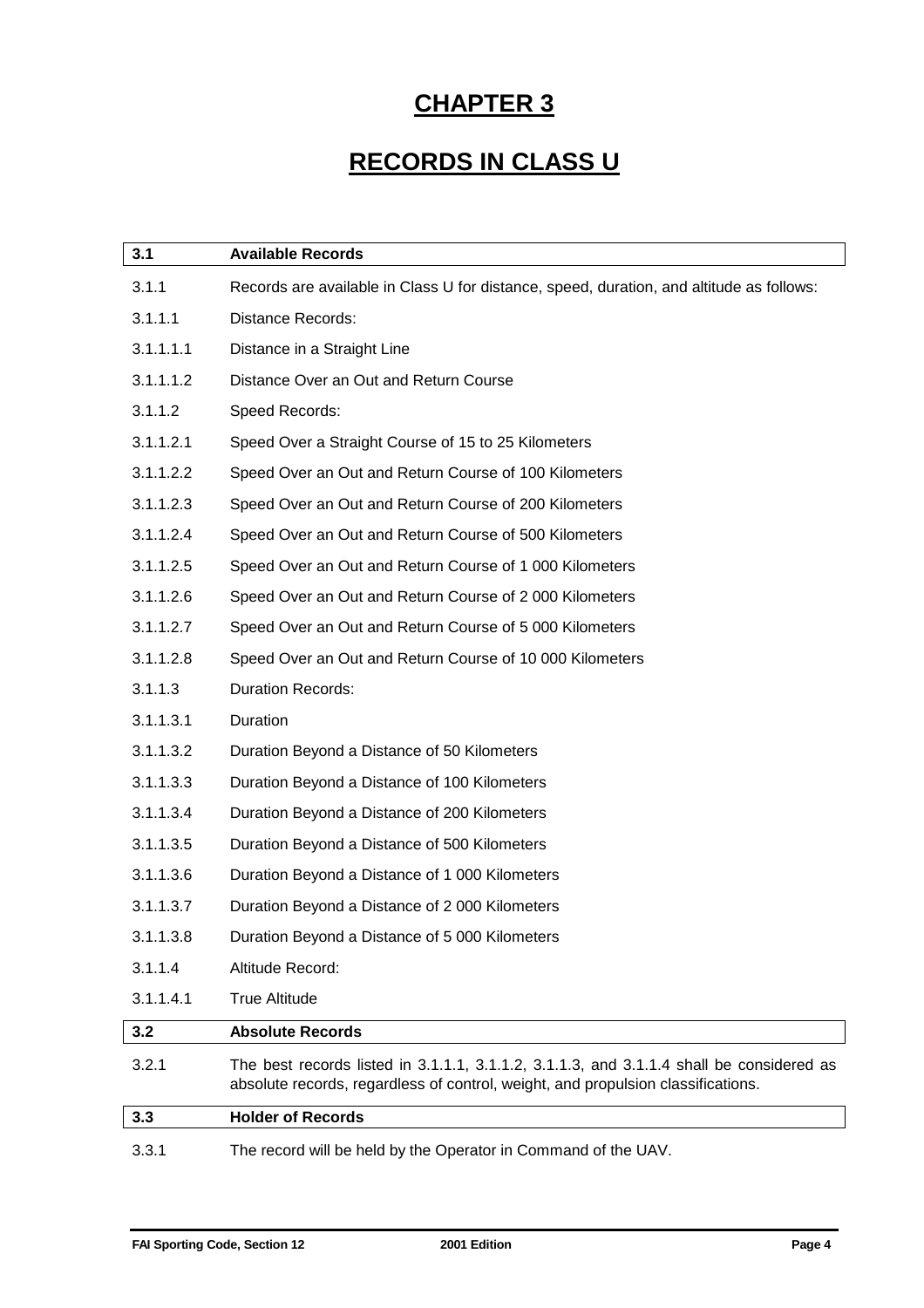## **RULES FOR WORLD RECORDS**

| 4.1   | <b>Improvement in Consecutive Records</b>                                                                                                                                                                                                                                                                       |
|-------|-----------------------------------------------------------------------------------------------------------------------------------------------------------------------------------------------------------------------------------------------------------------------------------------------------------------|
| 4.1.1 | A new record must constitute an improvement over the preceding record of at least :<br>- 1% in distance records<br>- 1% in speed records<br>- 1% in duration records<br>- 3% in altitude records                                                                                                                |
| 4.2   | <b>Accuracy of Measurement</b>                                                                                                                                                                                                                                                                                  |
| 4.2.1 | Measurements involved in a record claim shall be the subject of a detailed report on their<br>accuracy certified by a qualified person or body approved by the NAC concerned.                                                                                                                                   |
| 4.2.2 | Distance records (3.1.1): in the measurement of the record distance the error must not<br>exceed 0.02%.                                                                                                                                                                                                         |
| 4.2.3 | Speed records (3.1.2): in the measurement of the record speed the error must not<br>exceed $0.25%$ .                                                                                                                                                                                                            |
| 4.2.4 | Duration records (3.1.3): in the measurement of the record duration the error must not<br>exceed 0.1%.                                                                                                                                                                                                          |
| 4.2.5 | Altitude records (3.1.4): in the measurement of the record altitude the error must not<br>exceed 1%.                                                                                                                                                                                                            |
|       |                                                                                                                                                                                                                                                                                                                 |
| 4.3   | <b>Measuring Equipment</b>                                                                                                                                                                                                                                                                                      |
| 4.3.1 | Unless FAI's CASI has determined otherwise, any measuring device previously used in<br>any other FAI Air Sport or record may be used in support of record attempts under Class<br>U.                                                                                                                            |
| 4.4   | <b>Other Rules</b>                                                                                                                                                                                                                                                                                              |
| 4.4.1 | All records in Class U shall be made without refueling in flight. Evidence must be<br>provided that refueling did not occur at any time during the flight. Solar panels that are<br>used to recharge batteries or provide power to electric engines shall not be considered<br>as refueling for these purposes. |
| 4.4.2 | Start and finish points must be pre-declared in writing for all record attempts.                                                                                                                                                                                                                                |
| 4.4.3 | The UAV shall be weighed in its takeoff configuration prior to the record attempt.                                                                                                                                                                                                                              |
| 4.4.4 | Intermediate landings shall not be permitted during the record attempt.                                                                                                                                                                                                                                         |
| 4.4.5 | A flight performance may not include more than one lap of a course.                                                                                                                                                                                                                                             |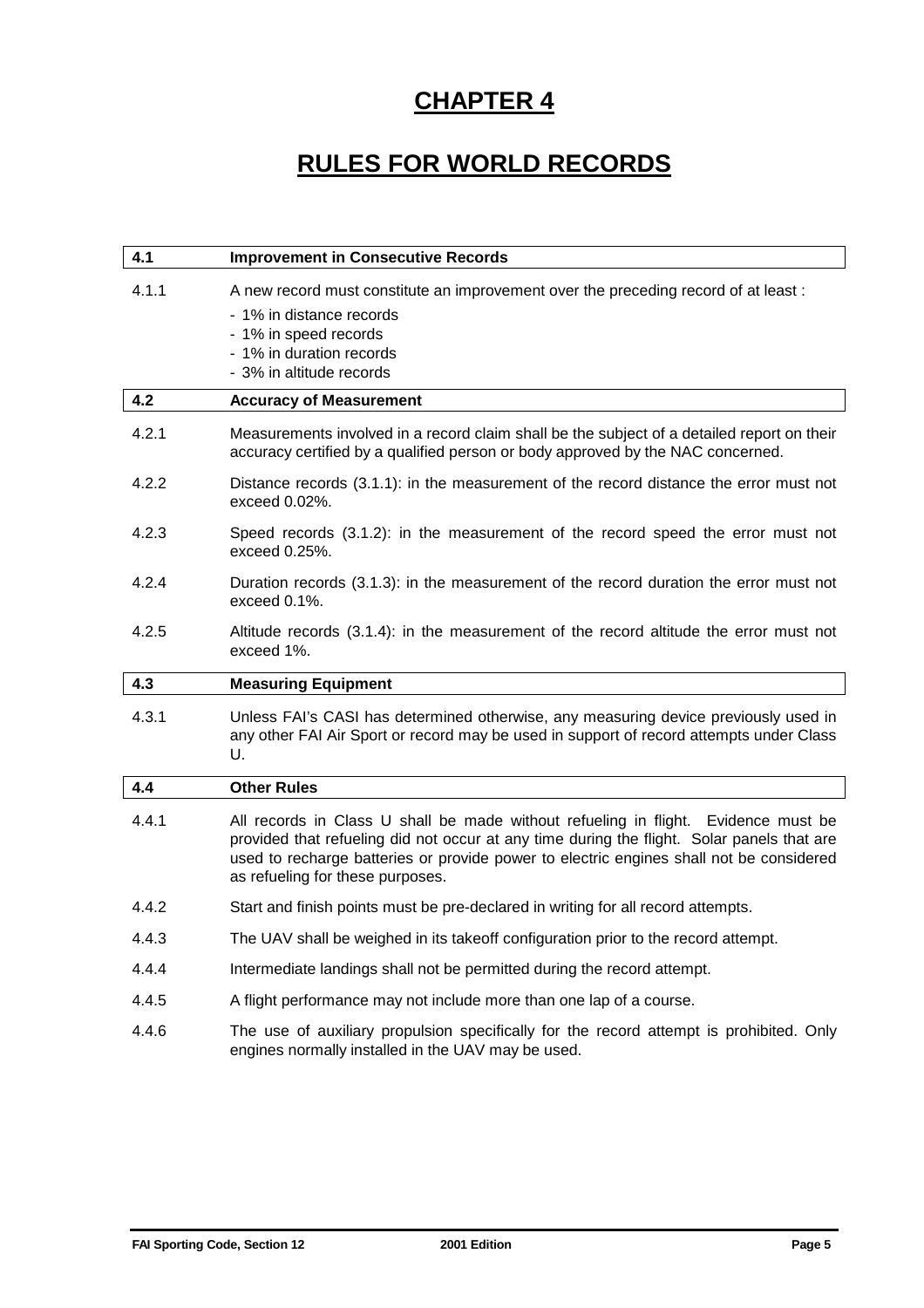## **SPECIAL RULES FOR WORLD RECORDS**

| 5.1     | <b>Distance Records</b>                                                                                                                                                                                                                                                                                                                                                                                                                                                               |
|---------|---------------------------------------------------------------------------------------------------------------------------------------------------------------------------------------------------------------------------------------------------------------------------------------------------------------------------------------------------------------------------------------------------------------------------------------------------------------------------------------|
| 5.1.1   | Distance in a Straight Line                                                                                                                                                                                                                                                                                                                                                                                                                                                           |
| 5.1.1.1 | The course shall be declared in writing before takeoff.                                                                                                                                                                                                                                                                                                                                                                                                                               |
| 5.1.1.2 | Turn points are not allowed.                                                                                                                                                                                                                                                                                                                                                                                                                                                          |
| 5.1.1.3 | The flight performance will be the great circle distance between the start point and finish<br>point.                                                                                                                                                                                                                                                                                                                                                                                 |
| 5.1.2   | Distance Over an Out and Return Course                                                                                                                                                                                                                                                                                                                                                                                                                                                |
| 5.1.2.1 | The course shall be declared in writing before takeoff.                                                                                                                                                                                                                                                                                                                                                                                                                               |
| 5.2     | <b>Speed Records</b>                                                                                                                                                                                                                                                                                                                                                                                                                                                                  |
| 5.2.1   | Speed Over a Straight Course of 15 to 25 Kilometers                                                                                                                                                                                                                                                                                                                                                                                                                                   |
| 5.2.1.1 | The course shall be declared in writing before takeoff, and must be a minimum of 15<br>kilometers in length and a maximum of 25 kilometers in length. The controlling NAC<br>must certify the length of the course prior to the record attempt.                                                                                                                                                                                                                                       |
| 5.2.1.2 | The course shall have clear approaches at each end of at least 5 kilometers. The course<br>and its approaches shall be clearly marked. The UAV must maintain level flight while<br>over the course and its approaches, with a tolerance of 100 meters. The maximum<br>altitude of the UAV at any time during the flight shall not exceed 2 000 meters above the<br>altitude over which the course and its approaches is flown.                                                        |
| 5.2.1.3 | The UAV shall fly over the course at least once in each direction. The speed adopted<br>shall be the average of the two speeds calculated to the nearest 1/100th of a kilometer<br>per hour. If more than two runs are made during the same flight, any two consecutive<br>runs may be selected to count with the condition that they have been accomplished in<br>opposite directions. The two runs selected must have been achieved within a maximum<br>elapsed time of 45 minutes. |
| 5.2.2   | Speed Over an Out and Return Course (course lengths of 100, 200, 500, 1 000, 2 000, 5<br>000 and 10 000 Kilometers)                                                                                                                                                                                                                                                                                                                                                                   |
| 5.2.2.1 | The course shall be declared in writing before takeoff.                                                                                                                                                                                                                                                                                                                                                                                                                               |
| 5.2.2.2 | The UAV shall fly level (with a tolerance of 100 meters) for a distance of 1 kilometer<br>immediately preceding the crossing of the start line.                                                                                                                                                                                                                                                                                                                                       |
| 5.2.2.3 | The altitude of the UAV at the finish line shall not be less than its altitude at the start line.                                                                                                                                                                                                                                                                                                                                                                                     |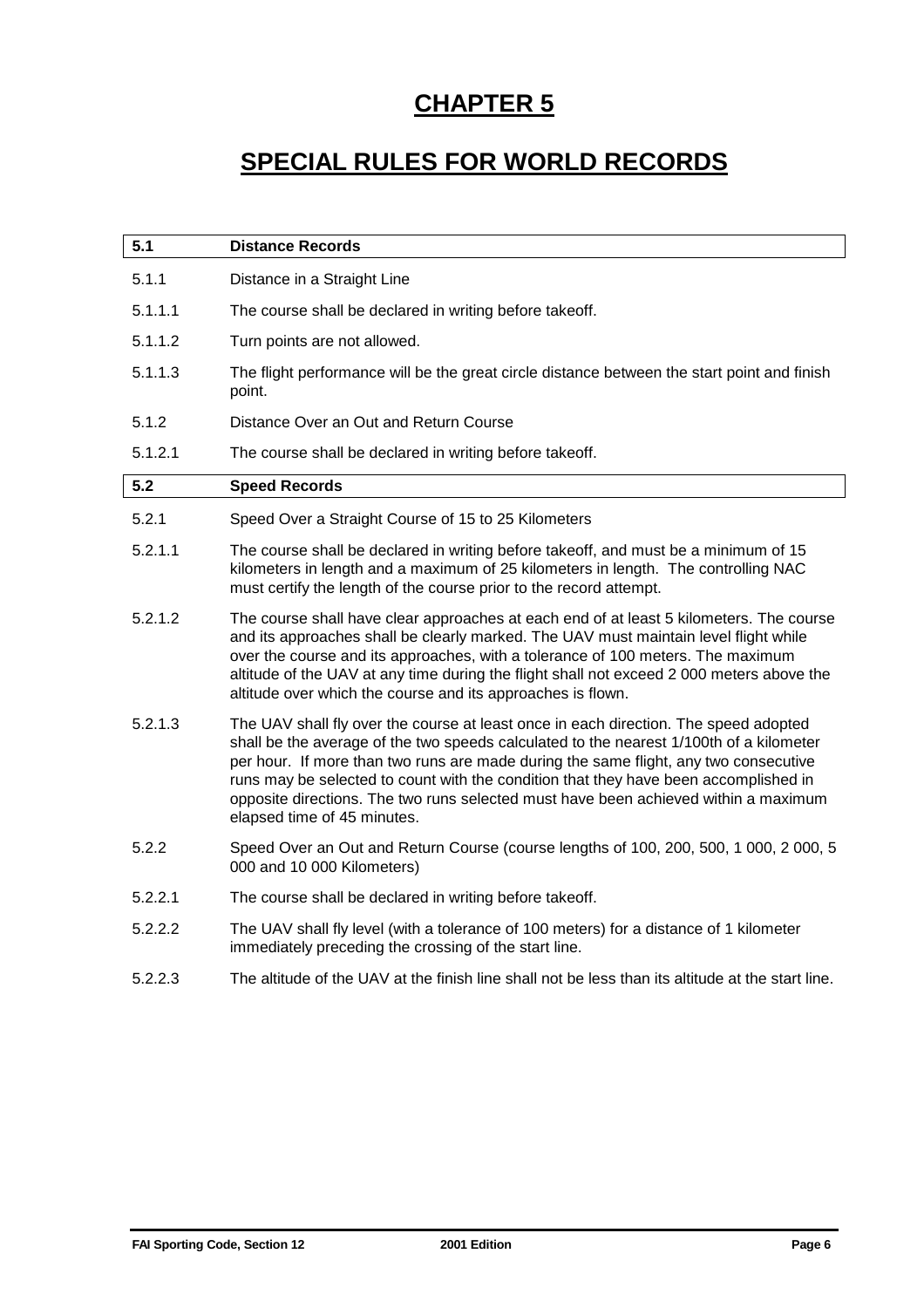| 5.3       | <b>Duration Records</b>                                                                                                                                                                                                                                                                           |
|-----------|---------------------------------------------------------------------------------------------------------------------------------------------------------------------------------------------------------------------------------------------------------------------------------------------------|
| 5.3.1     | Duration                                                                                                                                                                                                                                                                                          |
| 5.3.2     | Duration Beyond a Distance (of 50, 100, 200, 500, 1 000, 2 000, and                                                                                                                                                                                                                               |
|           | 5 000 Kilometers)                                                                                                                                                                                                                                                                                 |
| 5.3.2.1   | The course and control area shall be declared in writing before takeoff.                                                                                                                                                                                                                          |
| 5.3.2.2   | The control area shall be a circular area with the following maximum radius:                                                                                                                                                                                                                      |
| 5.3.2.2.1 | 5 Km<br>radius<br>Duration Beyond a Distance of 50 Km:                                                                                                                                                                                                                                            |
| 5.3.2.2.2 | radius<br>Duration Beyond a Distance of 100 Km:<br>10 Km                                                                                                                                                                                                                                          |
| 5.3.2.2.3 | 20 Km<br>radius<br>Duration Beyond a Distance of 200 Km:                                                                                                                                                                                                                                          |
| 5.3.2.2.4 | Duration Beyond a Distance of 500 Km:<br>50 Km<br>radius                                                                                                                                                                                                                                          |
| 5.3.2.2.5 | 100 Km radius<br>Duration Beyond a Distance of 1 000 Km:                                                                                                                                                                                                                                          |
| 5.3.2.2.6 | Duration Beyond a Distance of 2 000 Km:<br>125 Km radius                                                                                                                                                                                                                                          |
| 5.3.2.2.7 | 125 Km radius<br>Duration Beyond a Distance of 5 000 Km:                                                                                                                                                                                                                                          |
| 5.3.2.3   | The entire control area shall be located beyond the specified distance.                                                                                                                                                                                                                           |
| 5.3.2.4   | The flight performance shall be the total time spent completely within the control area.<br>Timing commences when the UAV enters the control area and ceases any time it leaves<br>the control area. The UAV may leave the control area for collision avoidance or weather<br>avoidance purposes. |
| 5.3.2.5   | The UAV must return to the takeoff point after completing the flight performance.                                                                                                                                                                                                                 |
| 5.4       | <b>Altitude Records</b>                                                                                                                                                                                                                                                                           |
| 5.4.1     | <b>True Altitude</b>                                                                                                                                                                                                                                                                              |
| 5.4.2     | The altitude achieved shall be the true altitude measured from sea level as defined in the<br>relevant country by the national survey.                                                                                                                                                            |
| 5.4.3     | The start point must be at an altitude of less than 500 meters above ground level.                                                                                                                                                                                                                |